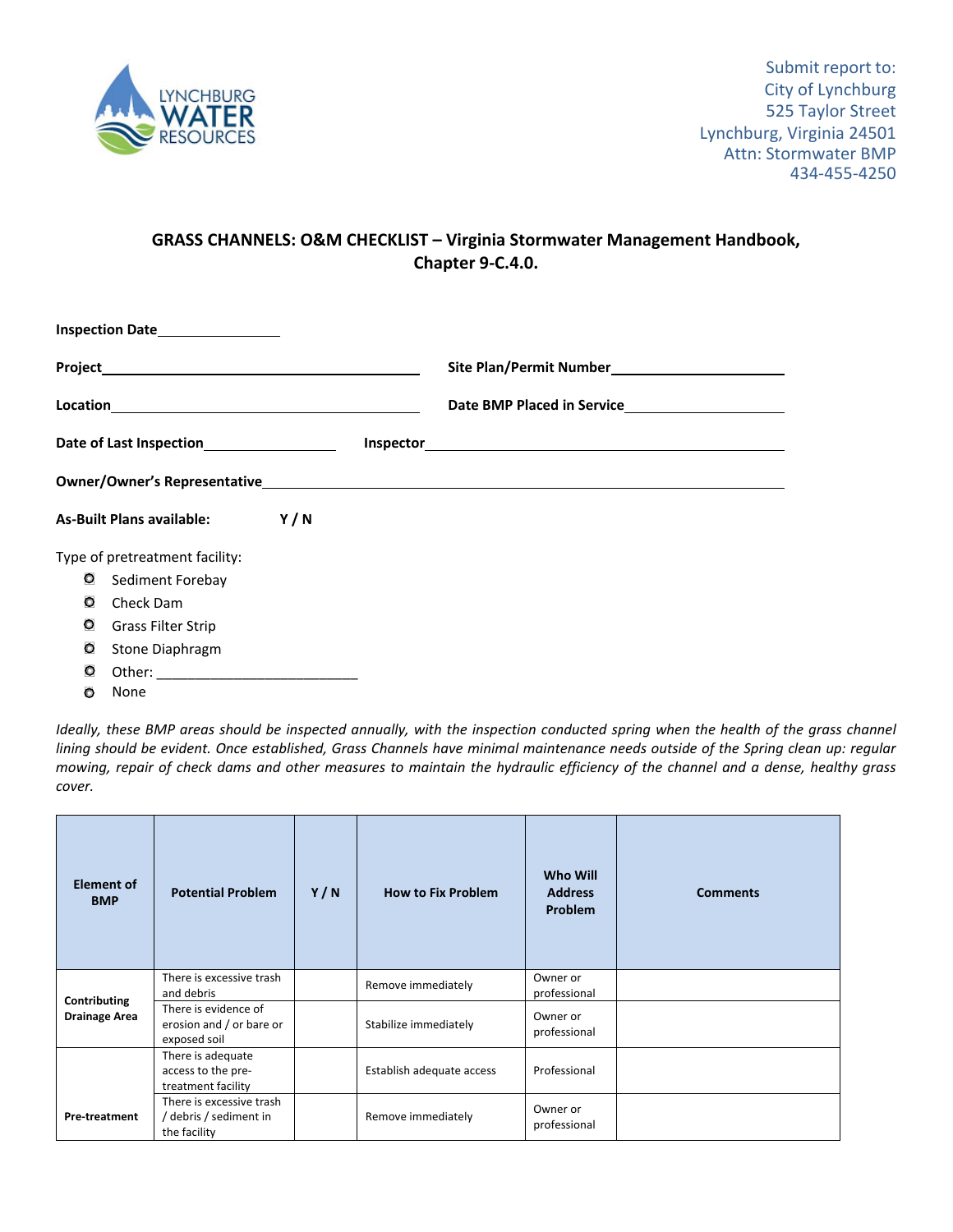| <b>Element of</b><br><b>BMP</b> | <b>Potential Problem</b>                                                                                                    | Y/N | <b>How to Fix Problem</b>                                                                                                                                                                                                               | <b>Who Will</b><br><b>Address</b><br>Problem | <b>Comments</b> |
|---------------------------------|-----------------------------------------------------------------------------------------------------------------------------|-----|-----------------------------------------------------------------------------------------------------------------------------------------------------------------------------------------------------------------------------------------|----------------------------------------------|-----------------|
|                                 | There is evidence of<br>erosion and / or<br>exposed soil                                                                    |     | Stabilize immediately                                                                                                                                                                                                                   | Owner or<br>professional                     |                 |
| Pre-treatment<br>(continued)    | There is evidence of<br>diaphragm or other<br>clogging                                                                      |     | Identify and eliminate the<br>source of the problem; . If<br>necessary, remove and clean<br>or replace the stone.                                                                                                                       | Professional                                 |                 |
|                                 | There is dead<br>vegetation and<br>evidence of erosion and<br>/ or exposed soil                                             |     | Repair erosion damage, and<br>reseed or otherwise<br>restabilize with vegetation                                                                                                                                                        | Owner or<br>professional                     |                 |
| <b>Inlets</b>                   | The inlet is not<br>maintaining a calm flow<br>of water entering the<br>channel or the<br>conveyance capacity is<br>blocked |     | Remove trash and sediment<br>accumulated at the inflow.<br>Sources of sediment and<br>debris must be identified and<br>corrected. Stone splash pads<br>must be replenished to<br>prevent erosion.                                       | Owner or<br>professional                     |                 |
|                                 | There is evidence of<br>erosion at / around inlet                                                                           |     | Repair erosion damage, and<br>reseed or otherwise<br>restabilize with vegetation.                                                                                                                                                       | Owner or<br>professional                     |                 |
| Vegetation                      | Native soil is exposed or<br>erosion channels are<br>forming                                                                |     | If sediment deposits are thick<br>enough to damage or kill<br>vegetation, remove the<br>sediment by hand, while<br>protecting the vegetation.                                                                                           | Owner or<br>Professional                     |                 |
|                                 | Grass height does not<br>reach standards                                                                                    |     | Grass channels must be<br>mowed to keep grass at a<br>height of 4" to 9". Remove<br>grass clippings after mowing.                                                                                                                       | Owner or<br>Professional                     |                 |
|                                 | Vegetation requires<br>fertilizer or pest control                                                                           |     | Fertilize according to<br>specifications. Use organic<br>rather than chemical<br>fertilizer. If feasible, use<br>compost. Use integrated pest<br>management (IPM)<br>techniques to minimize the<br>use of pesticides and<br>herbicides. | Owner or<br>Professional                     |                 |
|                                 | The plant composition<br>is consistent with the<br>approved plans                                                           |     | Make a judgment regarding<br>whether plants need to be<br>replaced, and replace if<br>necessary                                                                                                                                         | Professional                                 |                 |
|                                 | Invasive species or<br>weeds are present                                                                                    |     | Correctly destroy and/or<br>remove the invasive species;<br>make a judgment regarding<br>whether other weeds need to<br>be removed, and remove if<br>necessary                                                                          | Owner or<br>professional                     |                 |
|                                 | There is dead<br>vegetation and/or<br>exposed soil                                                                          |     | Reseed or replace dead<br>vegetation and exposed soil<br>areas                                                                                                                                                                          | Owner or<br>professional                     |                 |
| <b>Side Slopes</b>              | Evidence of erosion on<br>side slopes, introducing<br>sediment into the<br>swale.                                           |     | Repair erosion damage<br>immediately. Stabilize slopes<br>using appropriate erosion<br>control measures and plant                                                                                                                       | Owner or<br>Professional                     |                 |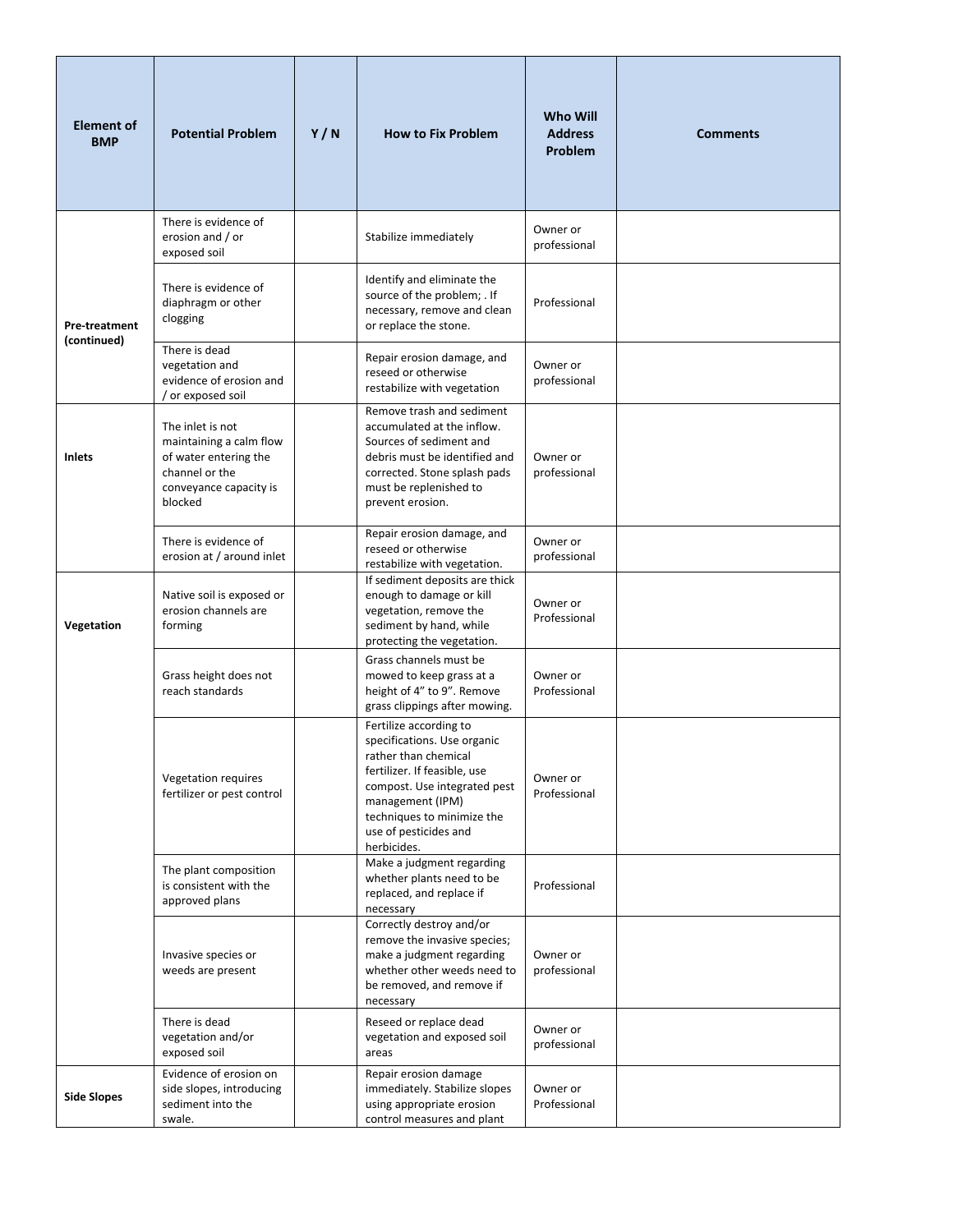| <b>Element of</b><br><b>BMP</b> | <b>Potential Problem</b>                                                                                                             | Y/N | <b>How to Fix Problem</b>                                                                                                                                                                                                                                                                                          | Who Will<br><b>Address</b><br>Problem | <b>Comments</b> |
|---------------------------------|--------------------------------------------------------------------------------------------------------------------------------------|-----|--------------------------------------------------------------------------------------------------------------------------------------------------------------------------------------------------------------------------------------------------------------------------------------------------------------------|---------------------------------------|-----------------|
|                                 |                                                                                                                                      |     | appropriate vegetation.                                                                                                                                                                                                                                                                                            |                                       |                 |
| <b>Check Dams</b>               | Dam is not functioning<br>properly.                                                                                                  |     | Check upstream and<br>downstream sides of check<br>dams for evidence of<br>undercutting, side cutting or<br>erosion and repair<br>immediately.                                                                                                                                                                     | Professional                          |                 |
|                                 | There is a large<br>accumulation of<br>sediment or<br>trash/debris behind the<br>check dam.                                          |     | Remove sediment when the<br>accumulation exceeds 25% of<br>the original Tv. Remove<br>trash/debris and clear<br>blockages of weep holes.                                                                                                                                                                           | Professional                          |                 |
| Channel<br><b>Bottom</b>        | Undesirable plant<br>species, accumulations<br>of fallen leaves, and<br>other debris from<br>deciduous plant foliage<br>are present. |     | Remove woody vegetation<br>from the channel. Prune<br>adjacent trees and shrubs to<br>keep the channel clear.<br>Remove/replace invasive veg.<br>or weeds if they cover < 25%<br>of the channel area. Remove<br>accumulated organic matter<br>and debris immediately.                                              | Owner or<br>Professional              |                 |
|                                 | Base soils are<br>compacted. The<br>practice does not draw<br>down within 48 hours<br>after a storm.                                 |     | De-thatch and aerate the<br>channel. Remove sediment<br>when the accumulation<br>exceeds 25% of channel<br>volume. Restore the original<br>cross section and revegetate<br>the channel.                                                                                                                            | Owner or<br>Professional              |                 |
|                                 | There is unhealthy or<br>dead grass cover or<br>evidence of erosion,<br>braiding, or excessive<br>ponding in the channel<br>bottom   |     | Fill in low spots, repair<br>erosion, and add<br>reinforcement planting to<br>maintain 90% turf cover.<br>Reseed any salt killed<br>vegetation and stabilize<br>immediately. Keep the grass<br>in a healthy, vigorous<br>condition at all times, since it<br>is the primary erosion<br>protection for the channel. | Owner or<br>Professional              |                 |
| <b>Channel Outlet</b>           | The outlet does not<br>maintain sheet flow of<br>water exiting the<br>channel (unless a<br>collection drain is used).                |     | The source of erosion<br>damage must be identified<br>and controlled when native<br>soil is exposed or erosion<br>channels are forming. Check<br>the channel outlet and all<br>road crossings for bank                                                                                                             | Owner or<br>professional              |                 |